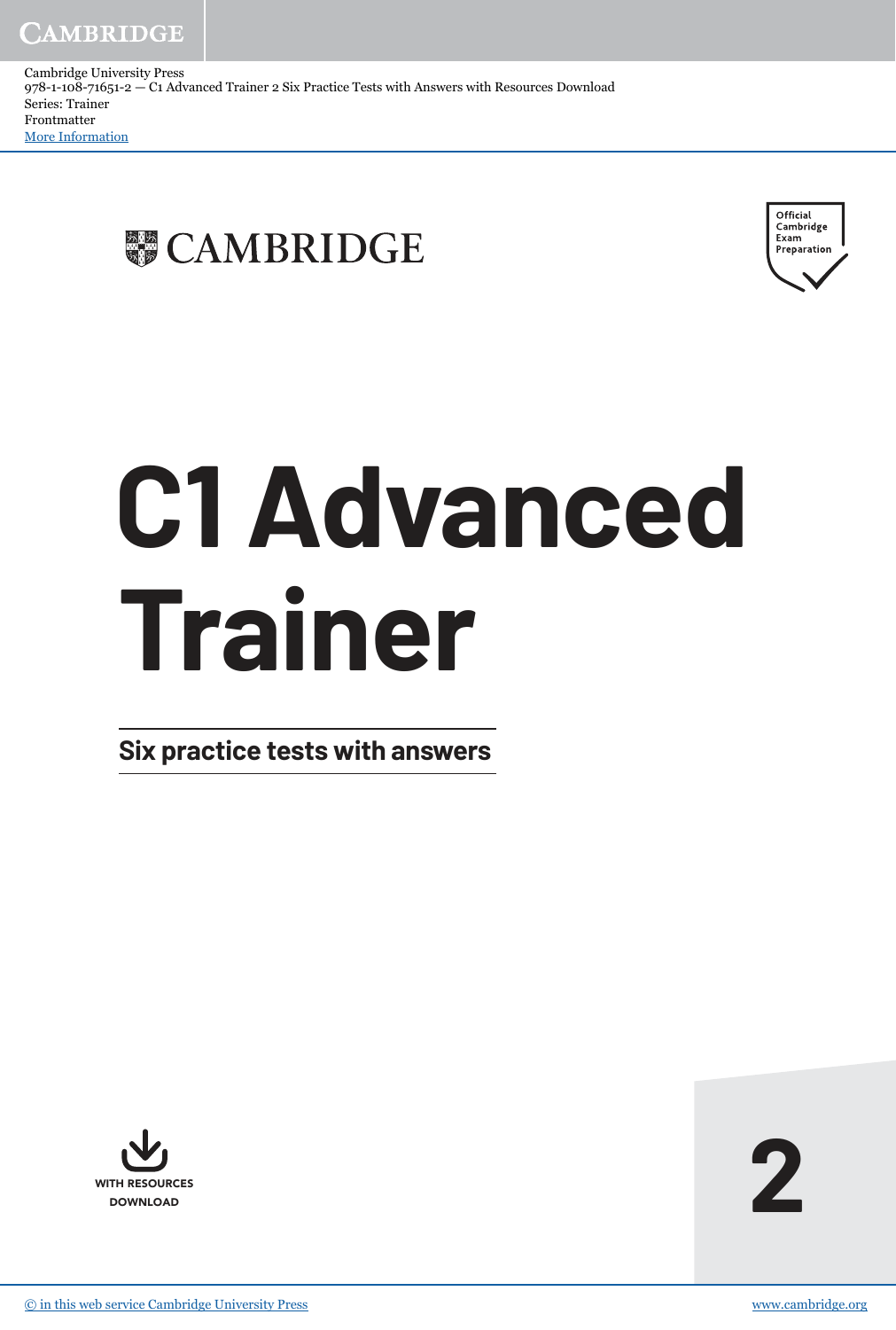# CAMBRIDGE

Cambridge University Press 978-1-108-71651-2 — C1 Advanced Trainer 2 Six Practice Tests with Answers with Resources Download Series: Trainer Frontmatter [More Information](www.cambridge.org/9781108716512)

> **Cambridge University Press** www.cambridge.org/elt

## **Cambridge Assessment English**

www.cambridgeenglish.org

Information on this title: www.cambridge.org/9781108716512

© Cambridge University Press and Cambridge Assessment 2020

This publication is in copyright. Subject to statutory exception and to the provisions of relevant collective licensing agreements, no reproduction of any part may take place without the written permission of Cambridge University Press.

First published 2020

20 19 18 17 16 15 14 13 12 11 10 9 8 7 6 5 4 3 2 1

Printed in [TBC]

A catalogue record for this publication is available from the British Library

ISBN 978-1-108-71651-2 Student's Book with answers with Resources Download ISBN 978-1-108-71652-9 Student's Book without answers with Audio Download

Cambridge University Press has no responsibility for the persistence or accuracy of URLs for external or third-party internet websites referred to in this publication, and does not guarantee that any content on such websites is, or will remain, accurate or appropriate. Information regarding prices, travel timetables, and other factual information given in this work is correct at the time of first printing but Cambridge University Press does not guarantee the accuracy of such information thereafter.

It is normally necessary for written permission for copying to be obtained in advance from a publisher. The answer sheets at the back of this book are designed to be copied and distributed in class.

The normal requirements are waived here and it is not necessary to write to the publishers for permission for an individual teacher to make copies for use within his or her own classroom. Only those pages that carry the wording '© Cambridge University Press and Cambridge Assessment 2020 Photocopiable ' may be copied.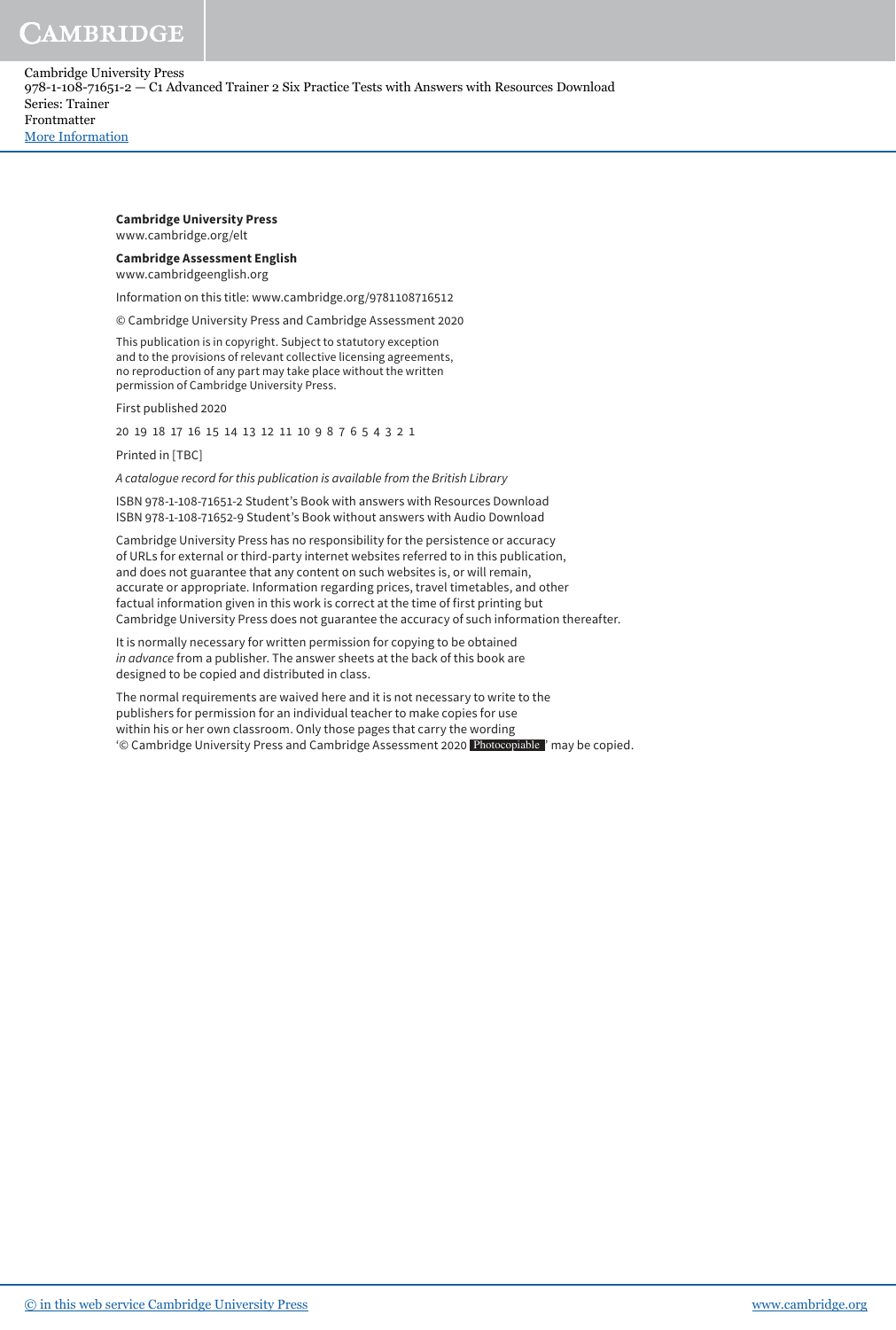**CAMBRIDGE** 



| Acknowledgements                                          |                                                                |  | 4                        |
|-----------------------------------------------------------|----------------------------------------------------------------|--|--------------------------|
| <b>Introduction</b>                                       |                                                                |  | 5                        |
| <b>Training and Exam Practice</b>                         |                                                                |  |                          |
| Test 1                                                    | Reading and Use of English<br>Writing<br>Listening<br>Speaking |  | 10<br>42<br>51<br>61     |
| Test 2                                                    | Reading and Use of English<br>Writing<br>Listening<br>Speaking |  | 69<br>90<br>96<br>104    |
| <b>Practice tests</b>                                     |                                                                |  |                          |
| Test 3                                                    | Reading and Use of English<br>Writing<br>Listening<br>Speaking |  | 112<br>124<br>126<br>131 |
| Test 4                                                    | Reading and Use of English<br>Writing<br>Listening<br>Speaking |  | 134<br>146<br>148<br>153 |
| Test 5                                                    | Reading and Use of English<br>Writing<br>Listening<br>Speaking |  | 156<br>168<br>170<br>175 |
| Test <sub>6</sub>                                         | Reading and Use of English<br>Writing<br>Listening<br>Speaking |  | 178<br>190<br>192<br>197 |
| <b>Audioscripts</b>                                       |                                                                |  | 200                      |
| <b>Keys</b>                                               |                                                                |  | 218                      |
| Sample answer sheets                                      |                                                                |  | 257                      |
| <b>Speaking appendix</b><br>(colour section pages S1-S21) |                                                                |  |                          |